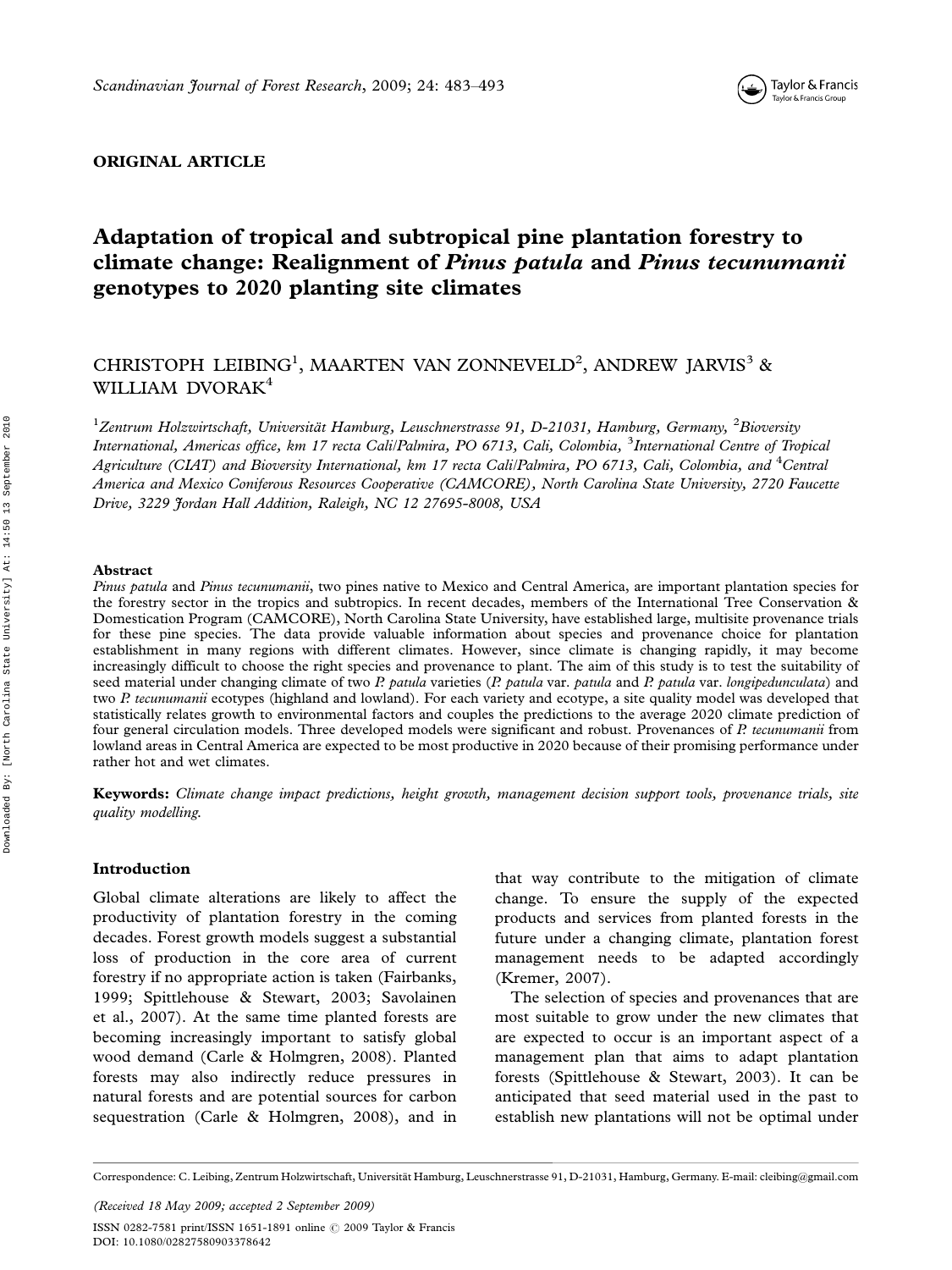the changing climate in the future. New sources of seed will need to be found to optimize wood productivity.

In recent decades multisite provenance trials have been established to identify the most suitable species and provenances to plant in different climates (e.g. Dvorak et al., 1995; Hodge & Dvorak, 1999; Kanzler, 2002). Site growth modelling has proven to be a practical and accurate method to predict the performance of species and provenances in these experiments (Louw & Scholes, 2006). Support decision models that couple site growth modelling to future climate predictions based on general circulation models (GCMs) can be a useful tool for forest managers to choose which provenances and species to plant today in order to yield optimal growth during the rotations in future decades.

Significant areas of planted forests are grown in tropical and subtropical areas of Colombia, Brazil and South Africa (FAO, 2007). Pinus patula and Pinus tecunumanii, two pine species native to Mexico and Central America, are important plantation species for the forestry sector in the tropics and austral regions. Members of the International Tree conservation & Domestication Program (CAM-CORE) have established multisite provenance trials on a global level that include 74 trials and 79 trials of P. patula and P. tecunumanii, respectively, to identify the growth and survival of these species and provenances across different environments. The results from these trials represent a treasure trove of data suitable for understanding how trees are adapted to their abiotic environment, and how they adapt to different conditions.

Pinus patula is one of the most important pine plantation species in tropical and subtropical regions, with close to 1 million ha established in plantations (Birks & Barnes, 1991). It is of primary importance in South Africa, where the pine is the most commonly planted species, accounting for 25% of the country's entire forest plantation area (FAO, 2007). Lesser amounts of P. tecunumanii are used in plantations, but it is an important plantation species in Colombia, and owing to its favourable growth characteristics and comparatively high resistance against pitch canker (Hodge & Dvorak, 2006) the species is also gaining importance in Brazil and southern Africa (Dvorak et al., 2000).

Pinus patula occurs naturally in the mountainous regions of eastern and southern Mexico. Two varieties can be distinguished: P. patula var. patula, which occurs in the eastern mountain ranges of the Sierra Madre Oriental, and P. patula var. longipedunculata, which occurs in the southern Mexican states of Guerrero and Oaxaca in the Sierra Madre del Sur (Dvorak et al., 2000). The geographical distribution of P. patula var. longipedunculata borders with the western distribution range of P. tecunumanii. The distribution of P. tecunumanii extends from Chiapas, Mexico, in the north to Honduras in the south and can be divided into two ecotypes based on altitude: a highland ecotype found in cloud forests at altitudes between 1500 and 2900 m, and a lowland ecotype that occurs at altitudes between 450 and 1500 m (Dvorak et al., 1989).

This study aims to contribute to the development of management plans to adapt existing planted forests in Colombia, Brazil and South Africa to the expected climate changes in the next few decades. It is hypothesized that in several areas, species and provenance choice of seed material will have to be changed in order to sustain the productivity of these planted forests. The objective of this study is to develop a decision support model that (1) predicts the impact of climate change on wood productivity for new rotation cycles that have an expected harvest time around 2025, and (2) identifies the most suitable variety and ecotype of P. patula and P. tecunumanii, respectively, to optimize wood productivity in the period of these new rotation cycles.

## Materials and methods

To develop the decision support model, 8-year-old P. patula and P. tecunumanii height growth data were retrieved from a database of 153 provenance trials that were established by CAMCORE members in Colombia, Brazil and South Africa during 1981 and 1997 (Dvorak et al., 1995, 2001b). For each of the two P. patula varieties, P. patula var. patula and P. patula var. longipedunculata, and the two P. tecunumanii ecotypes, lowland and highland P. tecunumanii, three different site quality model types that examined relations between height growth and environmental conditions were developed. The models were cross-validated with an independent set of test data as an indication of model robustness. The model types that scored best in the crossvalidation were used in the final growth prediction. Geographical Information Systems (GIS) were used to spatialize model predictions to other plantation areas and project them into the future. The average of four GCM climate projections for the year 2020 were used to calculate the expected impact of climate change on a plantation's growth performance in a time span that falls below the common rotation cycle of 17 years.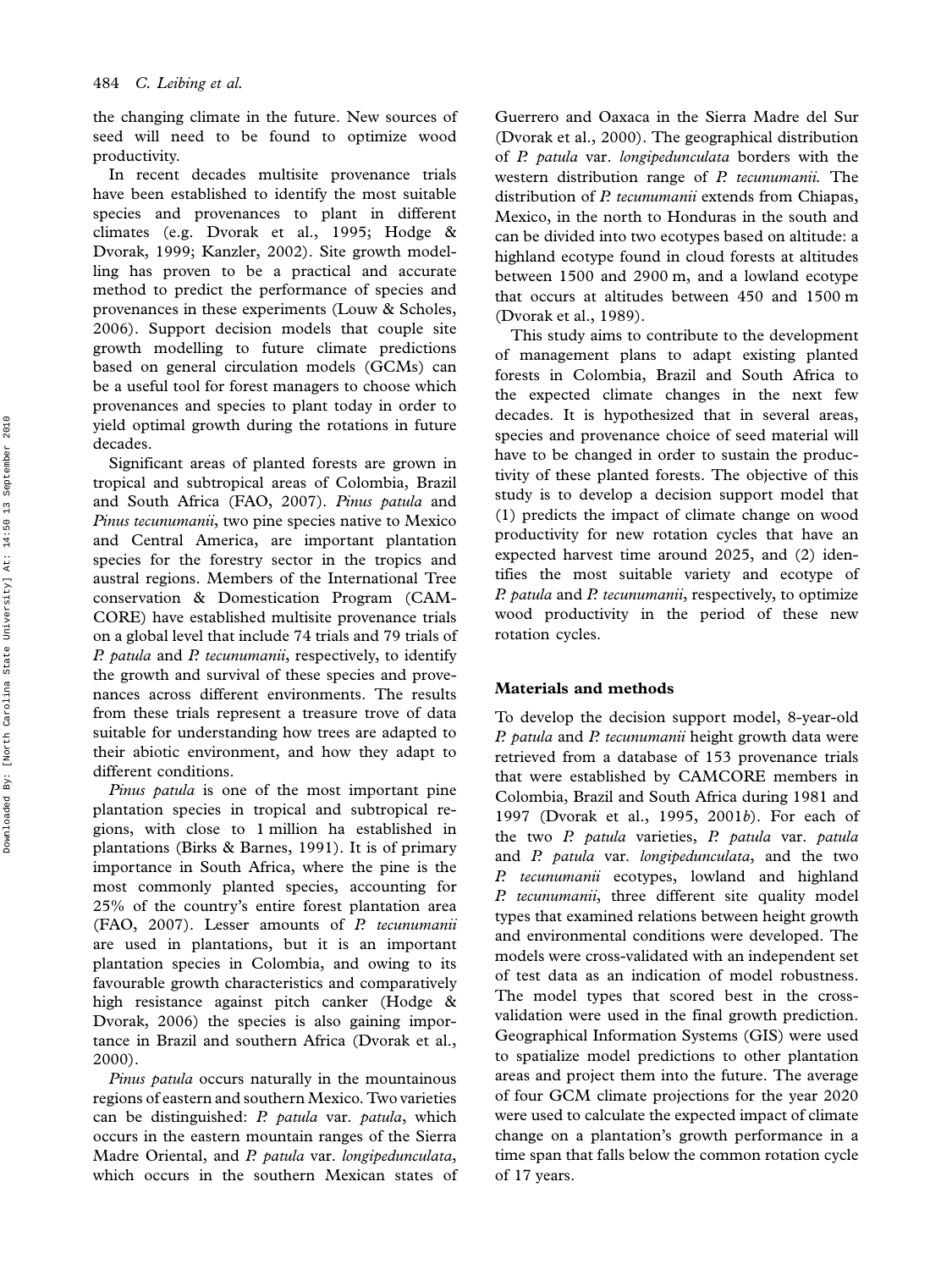#### Study area

The study area comprises areas suitable for P. patula and P. tecunumanii plantations in current and future (2020) climates in Colombia, Brazil and South Africa. The areas include a topographic range from 25 to 2850 m of altitude and diverse climates that range from tropical conditions in the Colombian highlands, where annual rainfall frequently exceeds 3000 mm, to the dry, subtropical conditions characterized by cold and dry winters in South Africa, where the maximum annual mean temperature exceeds  $20^{\circ}$ C but temperature seasonality is more than 10 times as high as in Colombia. In South Africa in the coldest quarter of the year the temperature drops below  $1^{\circ}$ C. The trials were planted in parts of the northern tropical Andes in Colombia, and in southern Brazil, where trials are established in the states of Minas Gerais, Epirito Santo, Paraná and Santa Catarina. Trial sites in South Africa are located in the country's eastern escarpment from the Eastern Cape Province to the Northern Province. Management (site preparation, spacing of trees, weed control, etc.) among trials was as similar as practical in the field.

## Data

The aim was to predict average observed height growth at the age of 8 years and select through

## Tropical pine plantations and climate change 485

stepwise regression the environmental variables that best explain height performance at trial sites. The pool of variables that were used as input consisted of grid-based climate, soil and topographical variables (Table I). Data for the 153 provenance trial locations were extracted using ArcInfo (ESRI, 2006). The 19 Bioclim candidate variables (Busby, 1991) were chosen to describe the climate in the study area. The data were derived from the WorldClim database developed by Hijmans et al. (2005). In addition, two water balance variables, water availability and potential to actual evapotranspiration, were calculated using satellite-based observation of rainfall from the Tropical Rainfall Measurement Mission (TRMM). Soil conditions (topsoil) were described by variables of the Harmonized World Soil database (FAO, 2009). Topographical variables were derived from the Shuttle Radar Topography Mission 90m Digital Elevation Data (Jarvis et al., 2008). All variable grids were scaled to the same spatial resolution of 30 arcseconds, except for the TRMM-based variables, which have a resolution of 15 arc-minutes.

## Model selection

Single regression analyses showed that some environmental variables predicted height growth best following a linear relation, while others did so

Table I. List of climatic, edaphic and topographic variables that were incorporated in the data table for the stepwise regression runs.

| Climate                                                                                                                                                                                                                                                                                                                                                                                                                                                                                                                  | Soil                                                                                                                                                                                                                                                                                                                                                 | Topography                                                                     |
|--------------------------------------------------------------------------------------------------------------------------------------------------------------------------------------------------------------------------------------------------------------------------------------------------------------------------------------------------------------------------------------------------------------------------------------------------------------------------------------------------------------------------|------------------------------------------------------------------------------------------------------------------------------------------------------------------------------------------------------------------------------------------------------------------------------------------------------------------------------------------------------|--------------------------------------------------------------------------------|
| Temperature variables<br>Annual mean temperature (°C)<br>Mean diurnal range $(^{\circ}C)$<br>Isothermality (unitless)<br>Temperature seasonality (%)<br>Max. temperature of warmest period $(^{\circ}C)$<br>Min. temperature of coldest period $(^{\circ}C)$<br>Temperature annual range $(^{\circ}C)$<br>Mean temperature of wettest quarter $(^{\circ}C)$<br>Mean temperature of driest quarter $(^{\circ}C)$<br>Mean temperature of warmest quarter $(^\circ C)$<br>Mean temperature of coldest quarter $(^{\circ}C)$ | Structure variables<br>Available water capacity (mm $m^{-1}$ )<br>Reference bulk density (kg dm <sup><math>-3</math></sup> )<br>Clay fraction (% wt)<br>Gravel fraction (% wt)<br>Sand fraction (% wt)<br>Chemical composition variables<br>Organic carbon (% wt)<br>pH $(H_2O)$ $(-log (H^+))$<br>Cation-exchange capacity (cmol kg <sup>-1</sup> ) | General variables<br>Elevation (m a.s.l.)<br>Slope (degree)<br>Aspect (degree) |
| Precipitation variables<br>Annual precipitation (mm)<br>Precipitation of wettest period (mm)<br>Precipitation of driest period (mm)<br>Precipitation seasonality (%)<br>Precipitation of wettest quarter (mm)<br>Precipitation of driest quarter (mm)<br>Precipitation of warmest quarter (mm)<br>Precipitation of coldest quarter (mm)<br>Water balance variables<br>Consecutive dry months (no. months)<br>Actual to potential evapotranspiration (%)<br>Water availability (%)                                        |                                                                                                                                                                                                                                                                                                                                                      |                                                                                |

Note: The table lists the environmental variables that were used to build the site growth prediction models.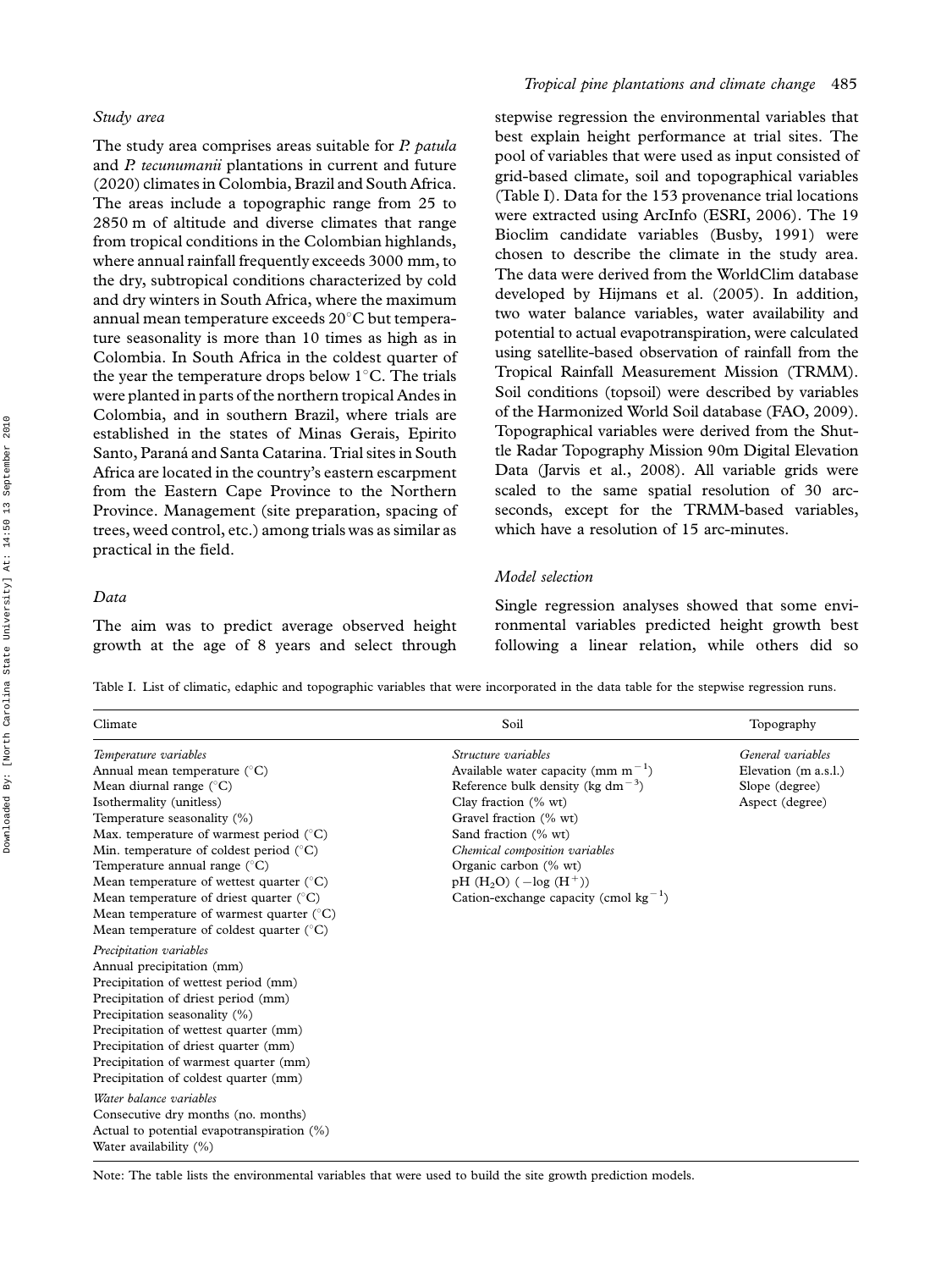through a quadratic relation (data not presented). Since it was not known beforehand which type of relations would weigh more in a multiple linear regression (MLR) model, three different types of MLR models were compared, all three using stepwise regression for the selection of model variables. The first model type, "Linear", consisted of standard linear relations between height growth and environmental variables. The second model type, ''Squared'', consisted of linear relations with centred-squared variables. In the third model type, "Mixed", the environmental predictors were either linear or centred-squared, depending on which type of relation explained best height growth in a single regression analysis. The development of squared centred variables is a recommended method to improve linear regression models (Bedrick, 2000). The value of the original environmental variable is centred by subtracting the variable's mean from each value and then squared. The transformed variables are then again related linearly to the dependent variable. Figure 1 exemplifies this variable transformation by showing the *P. tecunumanii* high-elevation population height growth linear, centred quadratic and centred-squared linear response to the annual mean temperature at the trial sites.

For each variety and ecotype, cross-validation of all three model types was carried out as an indicator of how the model could be extrapolated to larger areas. After Hurvich and Tsai (1990), 20% of the initial data set was used to validate the model types developed using the remaining 80% of data. As an indicator of robustness the coefficient of determination  $(R^2)$  was calculated based on the comparison between observed and predicted height of the test data. For each of the two  $P$ . patula varieties and the two P. tecunumanii ecotypes, the model type that scored best in the cross-validation was selected to perform the definitive growth prediction of the respective variety and ecotype, using all data.

## Variable selection

To find the subset of predictors that best explain height growth, the stepwise regression algorithm was used. This is a common method in variable selection for site growth models (Huston, 1980; Dise & Wright, 2000). The stepwise algorithm defines the best possible set of variables to explain the variability in height growth at the age of 8 years. As variables are added during the model run there is continuous reappraisal of the existing set of included variables. If, in the light of the most recently added variable, an included variable no longer satisfies the retention criteria, it is deleted from the model (MacNally, 2000). The retention criterion of variables in the model runs was set on a probability value  $(p)$  of below 0.05. The coefficient of determination  $(R^2)$ was used to express the model's fit.

Multicollinearity among the explanatory variables  $(X<sub>s</sub>)$  means that causal  $X<sub>s</sub>$  may be lost from ultimate models because other, non-causal Xs are correlated with those causal variables and may be retained in models at their expense. To guard against the negative effect that multicollinearity has on the stability of regression coefficients and significance levels (MacNally, 2000), variance inflation (Vif) was calculated to indicate the rate of multicollinearity.

Variables were taken out of the modelling process if their Vif score exceeded 30, which is a common threshold to test for multicollinearity (O'Brien, 2007).

#### Model spatialization

To identify suitable seed material for plantation sites, Arcmap's grid calculator (ESRI, 2006) was used to project spatially the developed multiple linear regression equation for each variety and ecotype. Height growth of the respective variety and ecotypes is calculated for each grid in the study area based on the values of the environmental variables in those grids. The equations have the general form:

$$
\begin{aligned} \text{pht8} &= \beta_0 + \beta_1 x_{i1} + \beta_2 x_{i2} + \cdots \beta_n x_{in} \text{ for } \\ i &= 1, 2, \cdots n \end{aligned}
$$

where  $pht8 =$  predicted average height performance at age 8,  $\beta_0$  = intercept,  $\beta_1$  = Pearson's correlation coefficient with the dependant of first environmental variable,  $x_{i1}$  = value of first environmental variable [...],  $\beta_n$ =Pearson's correlation coefficient with the dependant of *n*th environmental variable, and  $x_{in}$  = value of  $n$ th environmental variable.

#### Current and future climate projections

The study area for which the site growth prediction models were developed was restricted to the environments that resemble the actual environmental niche in which the provenance trials are established. This avoids an extrapolation of the regression functions to environments where no empirical information was available and impedes the prediction of unrealistic and impossible height growths. A mask grid was calculated that comprises only the study area that has a similar bioclimatic set-up to the climatic niche in which the trials were established. The mask used the minimum and maximum values of the 19 BIOCLIM variables at the trial sites. All model operations use this mask as a template for their predictions. By substituting the climate grids for current conditions with climate grids for the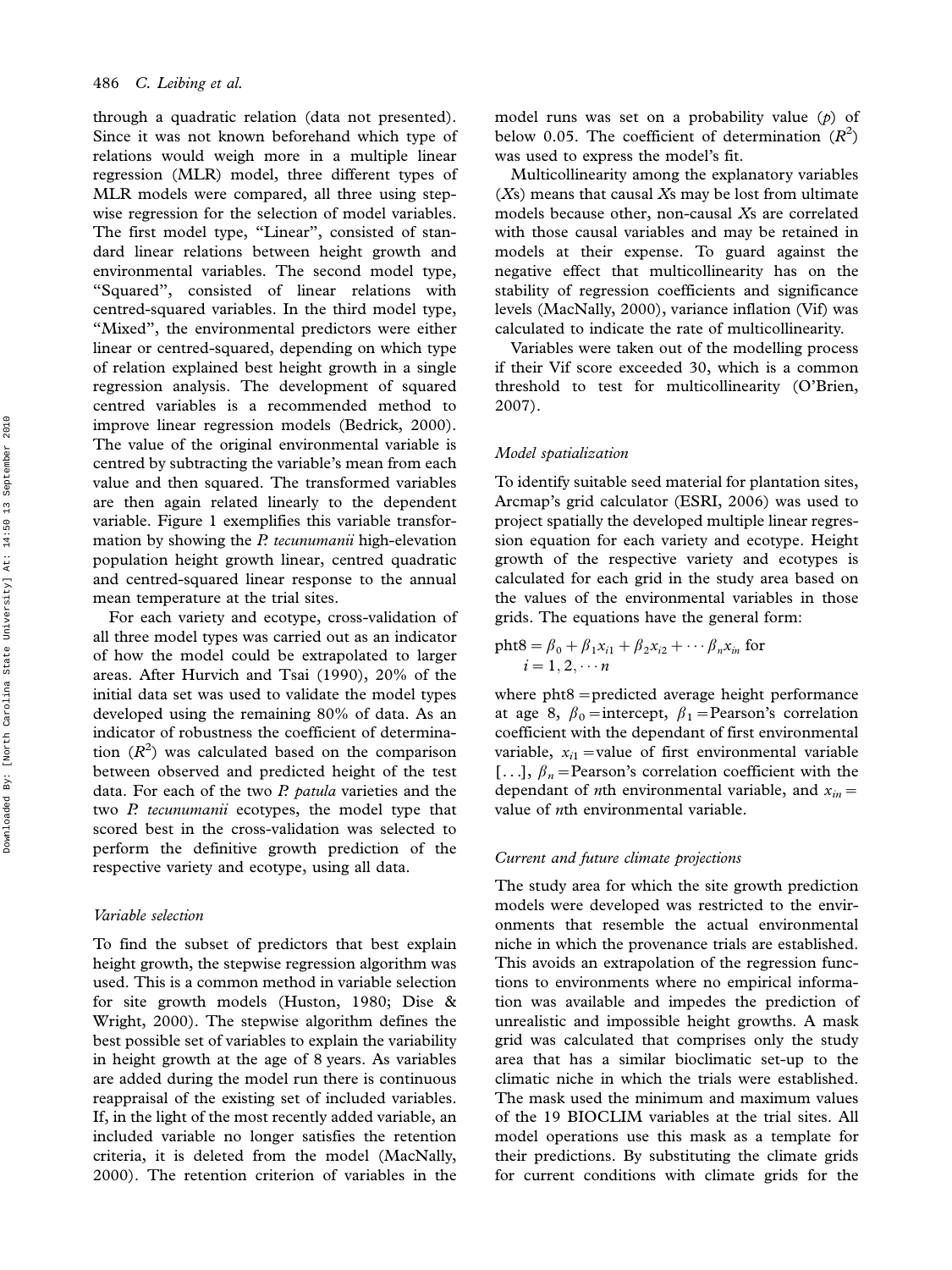

Figure 1. Linear, centred and centred-squared response of Pinus tecunumanii high-elevation subpopulation trial's height growth to annual mean temperature. A regression line is drawn through the points. For each plot the coefficient of determination  $R^2$  and according regression equation are given. The sample size *n* for all three plots is 45.

future, the impact of climate change on the height performance of the plantings by 2020 under the emission scenarios A2a and B2a was inferred. Four 4th assessment GCM runs from the Canadian Centre for Climate Modeling and Analysis (CCCMA), Commonwealth Scientific & Industrial Research Organization (CSIRO), Hadley Centre Coupled Climate Model (HADCM) and National Institute for Environmental Studies (NIES) models were used for the future climate.

To compare height growth of the three taxa under current climate and future climate by 2020, independent t tests were carried with the predicted values at the field trials.

To address variation in projected climate brought about by GCM model uncertainty, the standard deviation of height growth for each variety and ecotype under the four GCM model projections was calculated.

To see whether an adapted planting decision results in a significant improvement in height growth, an independent  $t$  test was carried out. The height growth of the three taxa under current and future climate by 2020 was calculated and changes in performance for the best seed choice under current and future climate conditions were tested for their significance.

## Results

#### Model selection and performance

Based on the results of the cross-validation, the most robust model types to predict height growth were selected (Table II). The Linear model type is the most confident model type to predict height growth of P. patula var. patula and the P. tecunumanii lowland ecotype. The Mixed model type proved to be the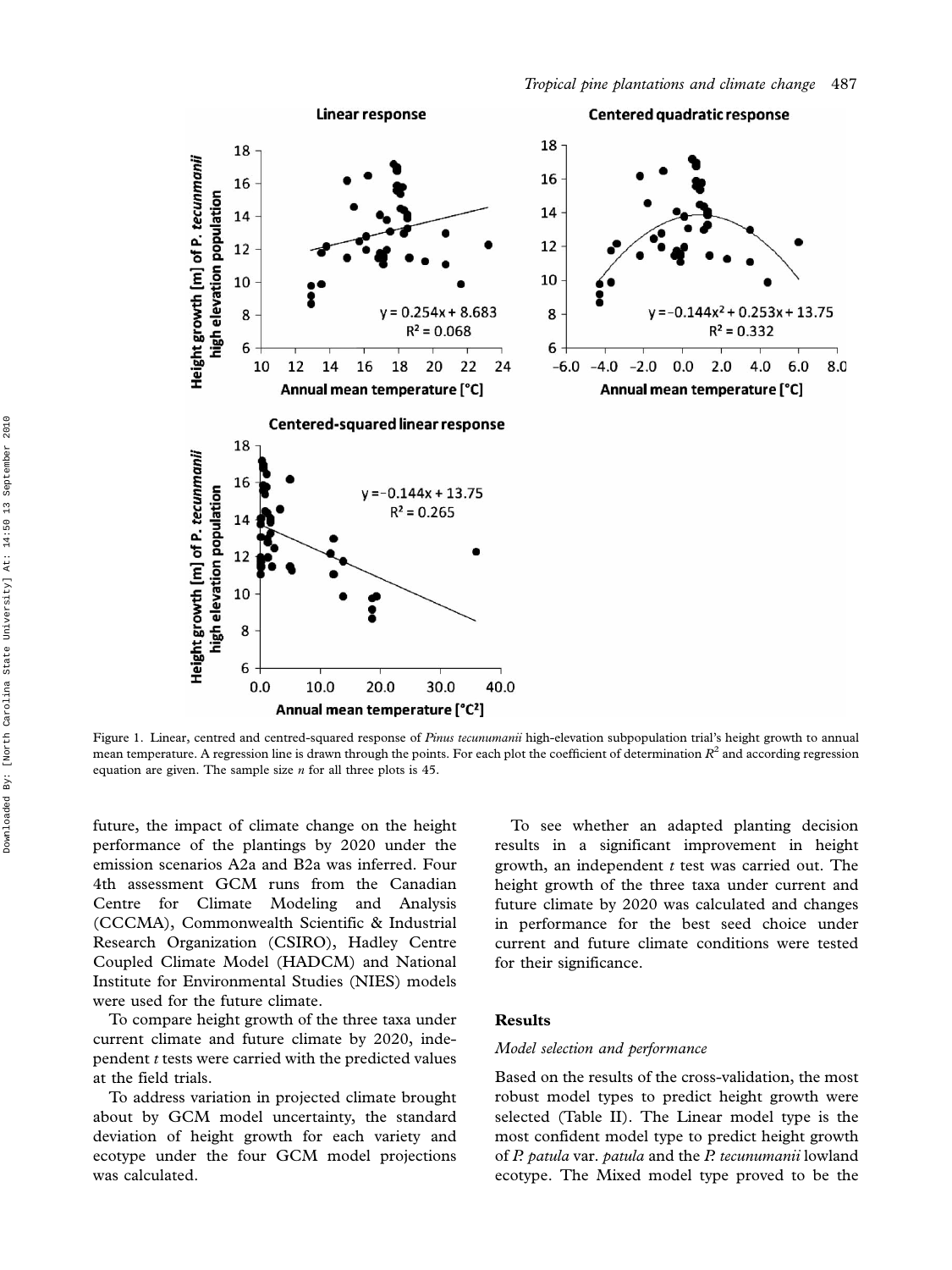Table II. Summary table of cross-validation  $R^2$  scores for the relation between observed and predicted height of test set trials.

|        | Linear $R^2$ | Squared $R^2$ | Mixed $R^2$ |  |  |
|--------|--------------|---------------|-------------|--|--|
| High   | 0.096        | 0.201         | 0.337       |  |  |
| Low    | 0.512        | 0.001         | 0.073       |  |  |
| Varpat | 0.832        | 0.812         | 0.38        |  |  |

Note: The cross-validation results are given for the three modelled genotypes High (Pinus tecunumanii high-elevation population), Low (Pinus tecunumanii low-elevation population) and Varpat (Pinus patula var. patula).

most successful in predicting height growth of the P. tecunumanii highland ecotype.

In none of the three model types could a regression equation be developed that significantly predicted 8-year-old height growth of P. patula var. longipedunculata; coefficient of determination scores  $(R<sup>2</sup>)$  were 0.22 or lower. Therefore, no site growth predictions were made for this variety. The multiple regression equations for P. patula var. patula, the P. tecunumanii highland and lowland ecotypes yielded  $R^2$  scores of 0.61, 0.62 and 0.56, respectively (and p values of  $< 0.001$ ,  $< 0.001$  and 0.008, respectively). Variance inflation scores for the three developed models ranged from 5 to 26. The equations are as follows:

Predicted height of the P. tecunumanii highland ecotype at age  $8 = (-9.3600) + 0.0617$  Cationexchange capacity of topsoil  $+0.1399*$  Mean diurnal temperature range  $+0.0502*$  Annual mean temperature  $-0.0545*$  Precipitation seasonality.

## and

Predicted height of P. patula var. patula at age  $8 = (-19.0058) + 0.0046*$  Annual precipitation + 0.2054\* Mean diurnal temperature range.

## Expected impact of climate change on wood productivity and seed material choice

Under current climate *P. tecunumanii* low-elevation provenances are predicted to exhibit a superior growth performance in the majority of the study area (Figure 2). In Colombia high-elevation provenances of P. tecunumanii outperform the other two seed choices at altitudes above 1800 m. In southern Brazil, in the near-coastal areas of the southern Brazilian states of Santa Catarina, Paraná, Sao Paula and Rio de Janeiro, the high-elevation seed sources of P. tecunumanii show best height growth. Pimus patula var. patula is predicted to reach competitive growth rates in the interior of Brazil and South Africa and is able to surpass the fast growing provenances from the low and high-elevation populations of P. tecunumanii.

In the overall study area 8-year-old height growth in all three countries is predicted not to change significantly by 2020 (*t* test,  $n=94$ ,  $m=49$ ,  $p=$ 0.4152). Still, the models predict that in 7.3% of the study area the choice of seed material today should be changed to adapt plantation forestry adequately by 2020.

In Colombia 9.3% of the study area is subject to change, while in South Africa 8.6% and in Brazil 7.4% of the study area is subject to change. Height growth in year 8 is predicted to decline by 0.39 m if seed material is not changed. In those areas height at 8-year-old plantations is predicted to be diminished by 0.39 m if seed material is not changed. A change to the superior choice between the three species/ subspecies under future climate will significantly improve this situation by minimizing height loss at year 8 to only  $-0.04 \text{ m}$  (*t* test,  $n=14$ ,  $m=14$ ,  $p < 0.0004$ ).

In 95% of cases the new best choice of seed material is from provenances of the P. tecunumanii low ecotype. In Colombia, for example, the area where P. tecunumanii lowland ecotypes is predicted to perform best by 2020 moves 80 m higher in altitude. The height of the P. tecunumanii low ecotype is predicted to increase by 0.28 cm in 8-year-old plantings by 2020. Provenances from high-elevation seed sources are predicted to be most seriously affected by climate, reducing their average height growth by 1.16 m. Pinus patula var. patula exhibits comparatively stable growth responses to the environmental changes, losing an average of only 0.14 m in the study area (Table III).

## Uncertainty in climate change projections

The standard deviation  $(\sigma)$  of the predicted mean mapped values calculated for the four GCMs serves as an additional indicator for the variability between GCM predictions (Table III).  $\sigma$  and therefore uncertainty of the GCM projections is highest for the site quality model of P. tecunumanii low-elevation population.  $\sigma$  values for the studied ecotypes and variety range from 0.25 to 0.4. The evaluation of uncertainty in climate change projections should also take into account the spatial variability in uncertainty.  $\sigma$  between GCM projections calculated for Brazil, Colombia and South Africa independently shows a homogeneous  $\sigma$  of 0.32 for each country.

## Discussion

Demand for wood from planted forests is expected to increase in the coming decades (Carle & Holmgren,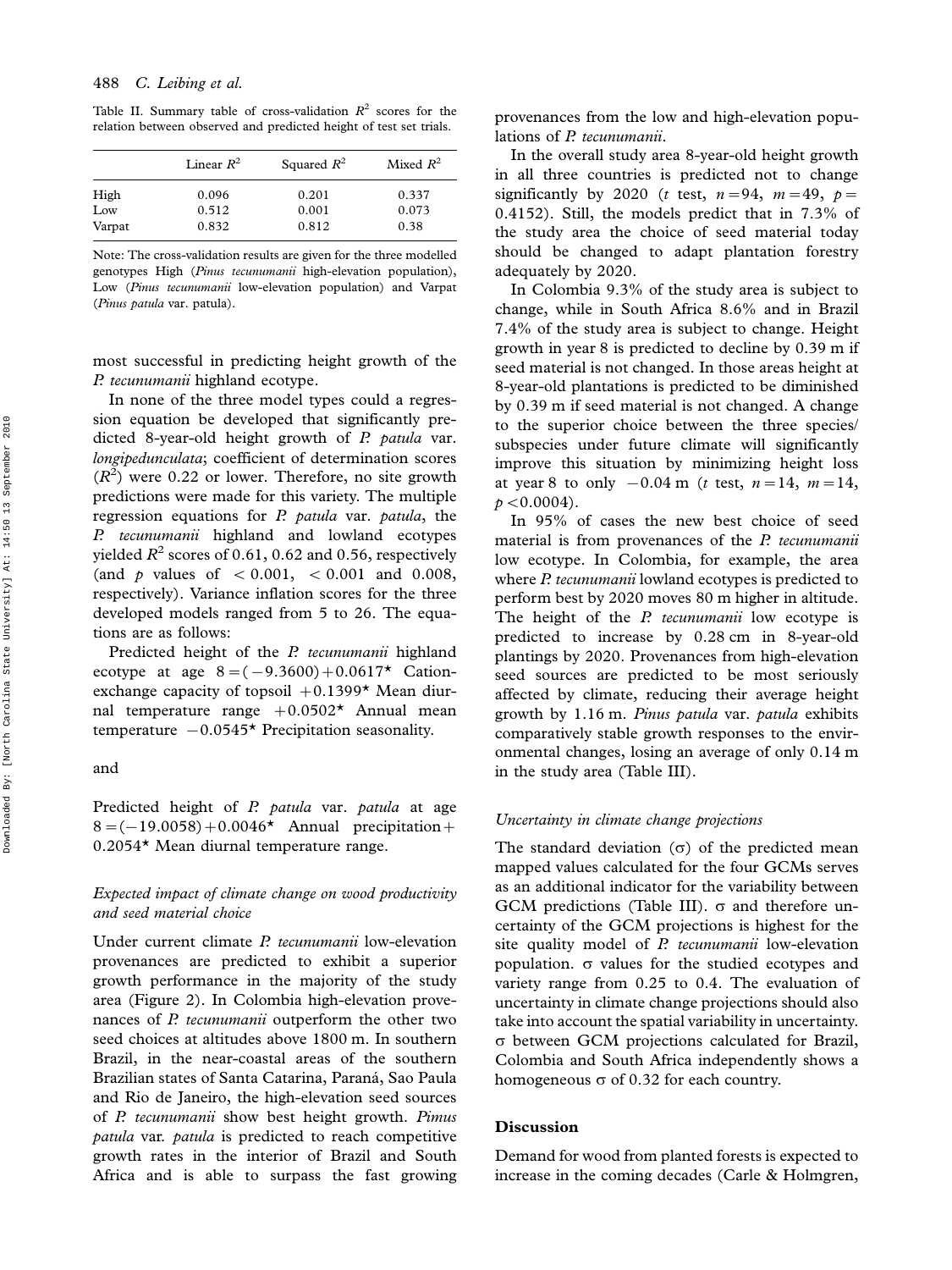

Figure 2. Map of optimal seed choice under current conditions and areas where the optimal planting decision is predicted to change by 2020. The results are based on the average of the results of four general circulation models.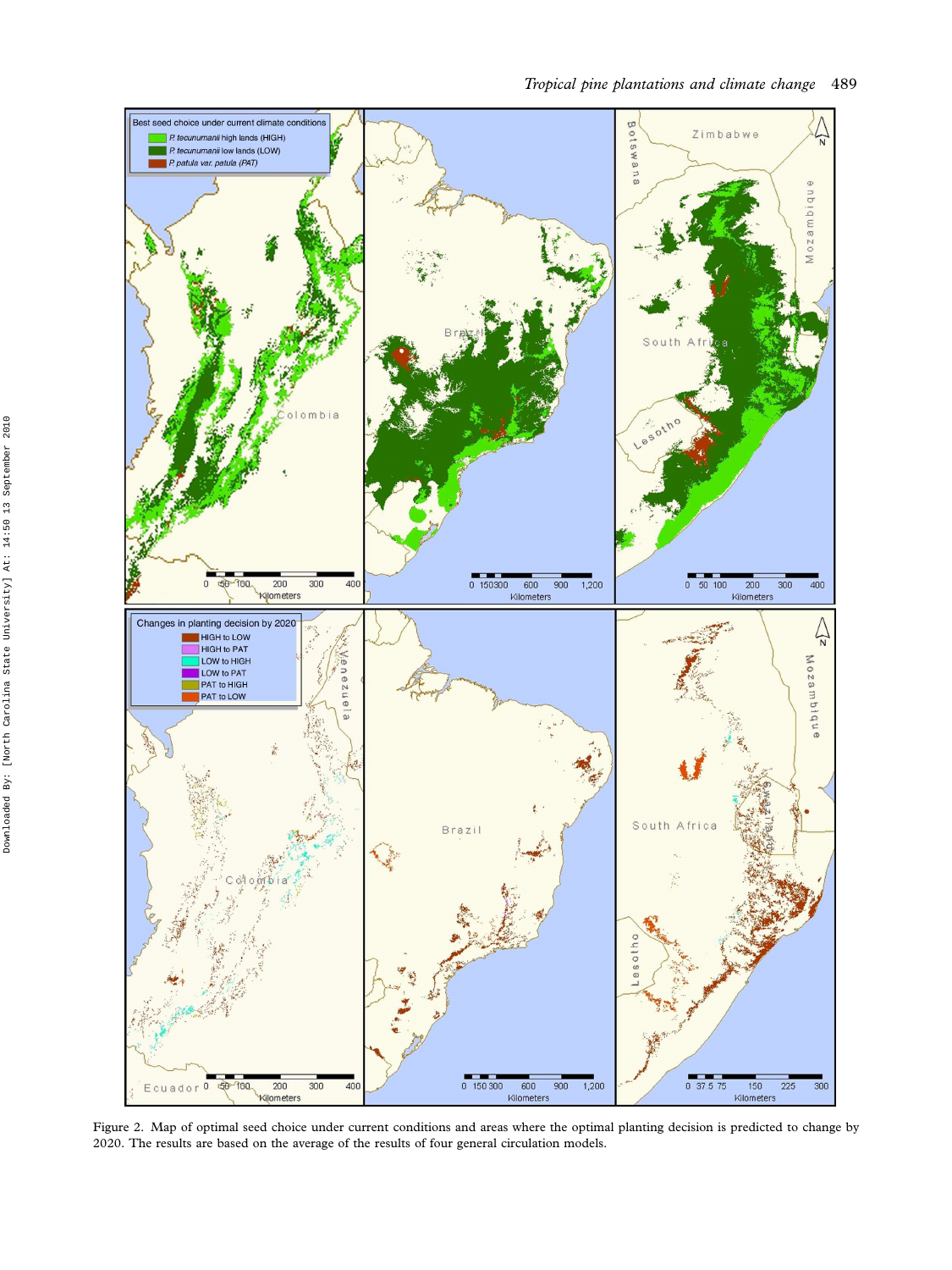|               |                | <b>CCCMA</b>       |                    | <b>CSIRO</b>    |              | <b>HADCM</b> |              | <b>NIES</b>     |                 |                  |             |
|---------------|----------------|--------------------|--------------------|-----------------|--------------|--------------|--------------|-----------------|-----------------|------------------|-------------|
| phi(6)        | Current        | $\triangle$ A2a    | $\triangle$ B2a    | $\triangle$ A2a | ∆ B2a        | ∆ A2a        | ∆ B2a        | ∆ A2a           | $\triangle$ B2a | Mean $\triangle$ | -SD         |
| High          | 11.7           | $-0.88$            | $-0.79$            | $-1.04$         | $-1.24$      | $-1.30$      | $-1.17$      | $-1.39$         | $-1.45$         | $-1.16$          | 0.25        |
| Low<br>Varpat | 14.83<br>11.63 | $-0.39$<br>$-0.56$ | $-0.24$<br>$-0.51$ | 0.48<br>0.05    | 0.43<br>0.11 | 0.50<br>0.08 | 0.51<br>0.08 | 0.53<br>$-0.17$ | 0.43<br>$-0.23$ | 0.28<br>$-0.14$  | 0.4<br>0.29 |

Table III. Map mean values of predicted height growth at the age of 8 years (pht8) for the entire study area.

Note: The table shows map mean values for growth prediction models dependent on underlying general circulation model (GCM) and emission scenario-different outcomes of the regression models based on the results of four GCMs: Canadian Centre for Climate Modeling and Analysis (CCCMA), Commonwealth Scientific & Industrial Research Organization (CSIRO), Hadley Centre Coupled Climate Model (HADCM) and National Institute for Environmental Studies (NIES), for two emission scenarios each. The predicted height growth performance under current climate conditions is compared with the anticipated future height growth performance in 2020. Predictions are given for the three modelled genotypes High (Pinus tecunumanii high-elevation population), Low (Pinus tecunumanii low-elevation population) and Varpat (Pinus patula var. patula).

2008), while significant wood losses are expected if no appropriate action is undertaken to adapt plantation forestry to climate change (Fairbanks, 1999; Spittlehouse & Stewart, 2003; Kremer, 2007). The importance of selecting appropriate plantation seed material in the face of climate change has been pointed out by Persson (1998) for Pinus sylvestris in temperate and boreal plantation forestry. Optimal niches of P. sylvestris provenances' height growth are predicted to shift considerably during the next 90 years (Rehfeldt et al., 2002). Fairbanks (1999) points out that especially in P. patula and Pinus radiata plantations in South Africa a great loss of productivity will occur unless different seed sources are selected that are appropriate for future climate conditions. Through height growth models coupled with future climate scenarios the present report has shown that for  $7-10\%$  of areas in the study a change in the most suitable variety or subspecies will occur by 2020 (less than one production cycle away from the present).

#### Model performance

The developed site quality models for the two P. tecunumanii ecotypes and P. patula var. patula were significant; in particular, the goodness to fit  $(R<sub>adj</sub><sup>2</sup>)$  of the model for the *P. tecunumanii* lowland ecotype was excellent. No problems are expected in the extrapolation of the model predictions to the whole of study area because this area is within the climate ranges where the field trials are established and cross-validation for all three selected models was significant. The selected model for P. patula var. patula can be considered very robust since the crossvalidation resulted in a high coefficient of determination. The model for the P. tecunumanii lowland ecotype was still fairly robust according to the crossvalidation and the height growth model predictions also coincided with indicated elevations for optimal growth of this ecotype. Cross-validation of the model for the *P. tecunumanii* highland ecotype resulted in a moderate but still significant coefficient of determination.

In Colombia under current climate conditions a distinct altitude range can be identified at which the height growth of P. tecunumanii highland ecotype surpasses the P. tecunumanii lowland ecotype growth performance. This threshold ranges from 1300 to 1700 m, coinciding with the altitude that separates the two subpopulations inside their natural distribution range in Honduras (Dvorak et al., 2000). This demonstrates that both ecotypes are best adapted to divergent environments that in each case resemble their respective native niche. This underlines two facts: first, provenances are indeed adapted to their specific environmental conditions; and secondly, it is important to conserve a wide range of seed sources to sustain the value of diversity for plantation forestry in heterogeneous environments and in the face of a changing climate.

For P. patula var. longipedunculata no significant site quality model could be developed. From the four different taxa studied, the least amount of data was available for P. patula var. longipedunculata. To improve the prediction of the impact of climate change on height growth for this variety it is recommended to include height data from more field trials established over a wider climate range than could be accessed here.

## Impact of climate change on wood productivity and choice of seed material

In general terms no significant changes are predicted by 2020 across the whole study area, but some specific areas important for wood productivity do show significant changes. At these sites a change in seed choice has been shown to adapt the existing planted forests with great effectiveness. Two trials in Santa Tereza, Brazil, for instance were established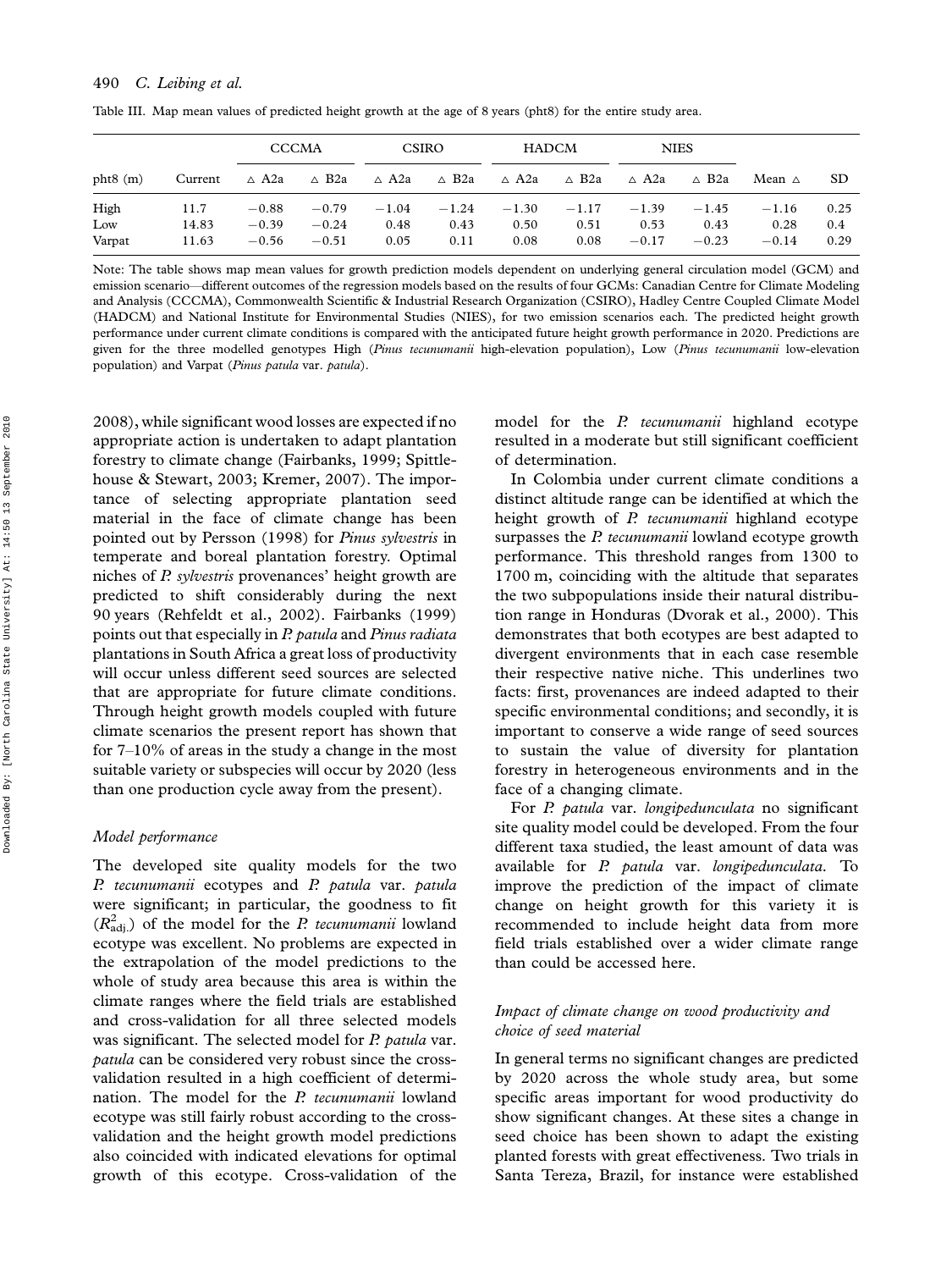using seeds from high-elevation populations of P. tecunumanii. Observed and predicted heights on this site differ by just 0.05 m. The regression model predicts that on this site low-elevation seed sources would yield the same height growth under current climate conditions. Height growth predictions for the 2020 projections suggest that provenances from the low-elevation population of  $P$ . tecunumanii will reach 13.7 m in height at 8 years, while the highelevation population will reach only 12.09 m. This is a significant difference and should be an important criterion used today in selecting seed material for this site.

Pinus tecunumanii lowland ecotype is expected to be the most suitable seed material to plant for the next rotation because of its promising performance under rather hot and wet climates. On sites in South Africa where P. patula var. patula is planted, seed material from P. tecunumanii lowland provenances is either already more suitable or will become more suitable by 2020 (Figure 2).

This analysis concentrated on 2020 climates in order to capture the climate during rotations being planted today. However, the impacts of climate change are expected to become more drastic in the second half of the twenty-first century. The results of this analysis could form the basis for exploring the longer term future of plantation forestry in tropical sites, and evaluate what seed materials are necessary to sustain plantation forestry in Colombia, Brazil and South Africa.

## Implications for the conservation of genetic resources

In most plantation areas of Colombia, Brazil and South Africa, seed material of P. tecunumanii lowland ecotypes appears to be the best seed choice for wood productivity under the current climate and becomes even more important in the next two decades. However, the analysis also shows the value of diversity, at both the genetic and the species level. Unfortunately, the lowland ecotypes of P. tecunumanii in the wild are most threatened by predicted climate change (van Zonneveld et al., 2009a). This coincides with studies about the impact of climate change on the natural distribution of other tropical pines that demonstrate that lowland provenances will be most negatively affected by climate change (Sáenz-Romero et al., 2006; van Zonneveld et al., 2009b). Appropriate action needs to be taken to conserve these valuable genetic resources. Sáenz-Romero et al. (2006) propose seed transfer of lowland P. oocarpa provenances in the wild to higher altitudes in the natural distribution of this species. Another possibility is conservation outside its natural distribution ranges in climate-proofed conservation parks (van

Zonneveld et al., 2009a). CAMCORE members are currently establishing conservation parks to protect provenances of economically important tree species (CAMCORE, 2009). Further studies could broaden the analysis to look at other factors, and link with economic models to evaluate the true cost of adaptation of plantation forestry and support management plans.

#### Evaluation criteria for tree performance

The site quality models in this study only incorporate height growth to assess the quality of the sites. This is one of the most important commercial characteristics, but other criteria are also important when evaluating the potential of different provenances. These include stem form, aberrant growth appearances, disease tolerance, resin content and branching or rooting characteristics. Of particular importance is the issue of frequent stem breakage, which is frequently observed in P. tecunumanii plantations, where on the worst sites 30-40% of the trees are affected. The propensity for the main stem to break in its upper crown is thought to be the greatest limitation to using  $P$ , tecunumanii in the tropics and subtropics (Dvorak et al., 2001a).

Disease tolerance is another critical characteristic that eventually determines the value of the seed material for future plantation projects. The success of exotic tree species has generally been attributed to effective species-site matching and their freedom from insect pests and diseases in tropical plantations. There is now the fear that climate change will induce catastrophic outbreaks of pests and diseases in native and exotic forest plantations. The consideration of biotic risk factors could greatly improve the applicability of future site quality models.

#### Conclusions

In this study the need to change the currently used seed material of P. patula and P. tecunumanii in the existing plantation areas was evaluated to optimize wood productivity in the face of climate change in the next rotations. Overall, no significant changes in wood productivity are predicted. Still, several forestry areas are substantially impacted. In those areas a change to a better adapted seed material is expected to sustain wood products under a changing climate. Provenances of P. tecunumanii low-elevation ecotypes are already important sources of seed material and are predicted to be become an even more important seed material by 2020 because of their good performance under the warmer and wetter climate conditions predicted for the future.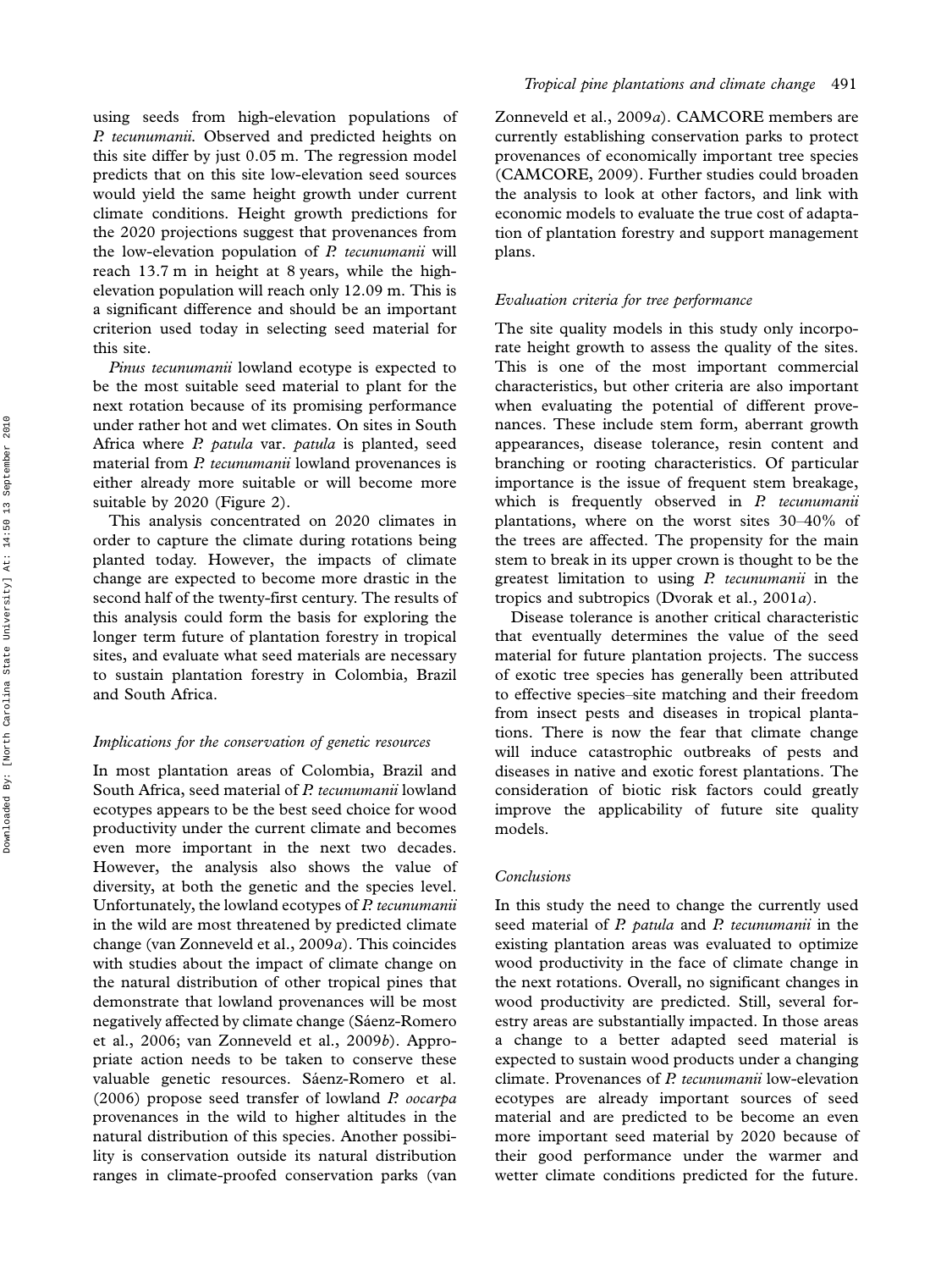The models presented here form the basis for developing site-specific decision support models for selecting planting material under a dynamic climate.

## Acknowledgements

The corresponding author would like to express his gratitude to the Ausgleichsstiftung Landwirtschaft und Umwelt, whose financial support enabled his thesis. We would further like to thank the CAMCORE members in Brazil, Colombia and South Africa for establishing, maintaining and measuring the research field plantings of  $P$ . patula and P. tecunumanii. We would like to thank William Woodbridge, Camcore data manager, for his assistance in preparing the large data sets for analysis and for providing support and updates throughout the course of the study. We thank Arjan de Bruijn for his valuable advice in the development of the site quality models and appreciate the valuable comments of two anonymous reviewers. Finally, we would like to thank Julian Ramirez Villegas, Edward Guevara and James Garcia from the agro-ecosystems resilience office in CIAT for their help and advice on the computation and implementation of the regression functions.

## References

- Bedrick, E. J. (2000). Checking for lack of fit in linear models with parametric variance functions. Technometrics, 42, 227-236.
- Birks, J. S. & Barnes, R. D. (1990). Provenance variation in Pinus caribaea, P. oocarpa and P. patula ssp. P. tecunumanii. Tropical Forestry Papers.
- Busby, J. R. (1991). BIOCLIM-A bioclimatic analysis and prediction system. In C. R. Margules, & M. P. Austin (Eds.), Nature conservation: Cost effective biological surveys and data analysis (pp. 64-68). Canberra: CSIRO.
- Carle, J. & Holmgren, P. (2008). Wood from planted forests: A global outlook 2005-2030. Forest Products Journal, 58(12),  $6-18.$
- Dise, N. B. & Wright, R. F. (2000). Nitrogen leaching from European forests in relation to nitrogen deposition. Forest Ecology and Management, 71, 153-161.
- Dvorak, W. S., Balocchi, C. E. & Raymond, R. H. (1989). Performance and stability of provenances and families of Pinus tecunumanii in the tropics and subtropics. In G. L. Gibson, A. R. Griffin & A. C. Matheson (Eds.), Breeding tropical trees: Population structure and genetic improvement strategies in clonal and seedling forestry. Proceedings of the IUFRO Conference, Pattaya, Thailand, November 1988. Oxford: Oxford Forestry Institute; Arlington, VA: Winrock International (pp. 187-196).
- Dvorak, W. S., Donahue, J. H. & Vásquez, J. A. (1995). Early performance of CAMCORE introductions of Pinus patula in Brazil, Colombia and South Africa. South African Forestry Fournal, 174, 23-32.
- Dvorak, W. S., Hodge, G. R., Kietzka, J. E., Malan, F., Osorio, L. F. & Stanger, T. K. (2000). Pinus patula. In Conservation and testing of tropical and subtropical forest tree species by the

CAMCORE Cooperative (pp. 148-173). Raleigh, NC: College of Natural Resources, North Carolina State University.

- Dvorak, W. S., Hodge, G. R. & Romero, J. L. (2001a). Results of twenty years of research on Pinus tecunumanii by the CAMCORE Cooperative. Forest Genetic Resources, 29.
- Dvorak, W. S., Jordan, A. P., Romero, J. L., Hodge, G. R. & Furman, B. J. (2001b). Quantifying the geographic range of Pinus patula var longipedunculata in southern Mexico using morphologic and RAPD marker data. South African Forestry Journal, 192, 1930.
- ESRI (1982-2006). Arc 9.2 Arc/Info. Environmental Systems Research Institute.
- Fairbanks, D. (1999). South African country study on climate change: Vulnerability and adaptation assessment for plantation forestry. Pretoria: National Research Foundation.
- FAO (2007). State of the world's forests 2007. Rome: Food and Agriculture Organization of the United Nations.
- FAO/IIASA/ISRIC/ISSCAS/JRC (2009). Harmonized world soil database (version 1.1). Rome: Food and Agriculture Organization of the United Nations; Laxenburg: IIASA.
- Hijmans, R. J., Cameron, S. E., Parra, J. L., Jones, P. G. & Jarvis, A. (2005). Very high resolution interpolated climate surfaces for global land areas. International Journal of Climatology, 25, 1065-1078
- Hodge, G. R. & Dvorak, W. S. (1999). Genetic parameters and provenance variation of Pinus tecunumanii in 78 international trials. Forest Genetics, 6, 157-180.
- Hurvich, C. M. & Tsai, C. L. (1990). The impact of model selection on inference in linear regression. American Statistician, 44, 214-217.
- Huston, M. (1980). Soil nutrients and tree species richness in Costa Rican forests. Journal of Biogeography, 7, 147-157.
- Jarvis, A., Reuter, H. I., Nelson, A. & Guevara, E. (2008). Holefilled seamless SRTM data V4. International Centre for Tropical Agriculture (CIAT), available from [http://](http://srtm.csi.cgiar.org) [srtm.csi.cgiar.org](http://srtm.csi.cgiar.org)
- Kanzler, A. (2002). Genotype xenvironment interaction in Pinus patula and its implications in South Africa. PhD dissertation, Department of Forestry, North Carolina State University, Raleigh, NC.
- Kremer, A. (2007). How well can existing forests withstand climate change? In J. Koskela, A. Buck, & E. Teissier du Cros (Eds.), Climate change and forest genetic diversity: Implications for sustainable forest management in Europe (pp. 3-17). Rome: Bioversity International.
- Louw, J. H. & Scholes, M. C. (2006). Site index functions using site descriptors for Pinus patula plantations in South Africa. Forest Ecology and Management, 225, 94-103.
- MacNally, R. (2000). Regression and model-building in conservation biology, biogeography and ecology: The distinction between-and reconciliation of-"predictive" and "explanatory" models. Biodiversity and Conservation, 9, 655-671.
- O'Brien, R. M. (2007). A caution regarding rules of thumb for variance inflation factors. Quality and Quantity, 41, 673-690.
- Persson, B. (1998). Will climate change affect the optimal choice of Pinus sylvestris provenances? Silva Fennica, 32, 121-128.
- Rehfeldt, G. E., Tchebakova, N. M., Parfenova, Y. I., Wykoff, W. R., Kuzmina, N. A. & Milyutin, L. I. (2002). Intraspecific responses to climate in Pinus sylvestris. Global Change Biology, 8, 912-929.
- Saénz-Romero, C., Guzmán-Reyna, R. R. & Rehfeldt, G. E. (2006). Altitudinal genetic variation among Pinus oocarpa populations in Michoacán, Mexico: Implications for seed zoning, conservation, tree breeding and global warming. Forest Ecology and Management, 229, 340-350.
- Savolainen, O., Bokma, F., Knürr, T., Kärkkainen, K., Pyhäjärvi, T. & Wachowiak, W. (2007). Adaptation of forest trees to